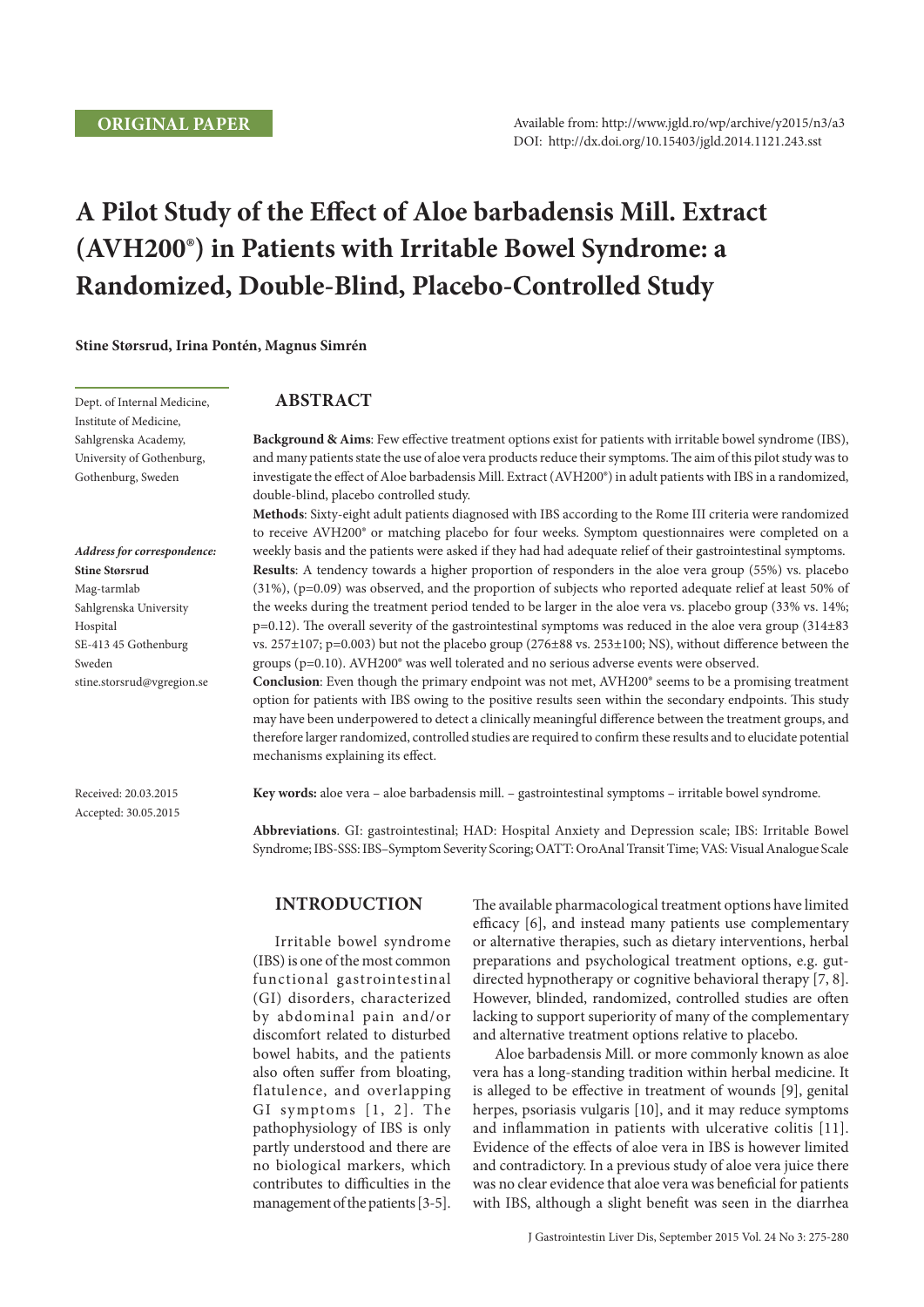predominant group [12]. There was also no positive effect of aloe vera on the quality of life in IBS patients in a study by Hutchings et al., but problems with drop outs and other confounding factors may have affected the possibility of the study to detect a clinically important difference [13]. Despite the lack of convincing data supporting positive effects of aloe vera on IBS symptoms, many patients still state that they use aloe vera products successfully in order to reduce their symptoms. Therefore, our aim was to perform a pilot study to assess the effect of a commercially available aloe vera product on IBS symptoms. In case of trends/non-significant results, our plan was to calculate the sample size needed to demonstrate a potentially clinically significant effect in subsequent studies. In order to achieve this, we undertook a randomized, doubleblind placebo controlled study in a limited IBS population, where the effect of Aloe barbadensis Mill. Extract (AVH200®) on IBS symptom severity was evaluated.

## **METHOD**

Adult patients (18-65 years) were recruited for inclusion in the study from referrals to our gastroenterology outpatient clinic, as well as through advertisements in local newspapers. All subjects had IBS according to the Rome III criteria [1], and were evaluated by a gastroenterologist. The first patient entered the trial in August 2007 and the trial was completed in January 2008.

The study was a randomized, double-blind, placebo controlled study, with the patients being randomized to either an aloe vera group or the placebo group receiving Aloe barbadensis Mill. Extract (AVH200®, Calmino group AB, Sweden) effervescent tablets (250 mg AVH200®, 60 mg ascorbic acid and excipients) or matching placebo (60 mg ascorbic acid and excipients) respectively, dissolved in water twice a day, before breakfast and late in the evening for four weeks. The patients who agreed to participate were evaluated at a screening visit, and inclusion and exclusion criteria were checked (Table I). If the patients were found eligible to participate in the study, they entered a run in period of two weeks, during which GI symptoms were evaluated (Fig.

#### **Table I**. Inclusion and exclusion criteria

| Inclusion criteria                                                            | Exclusion criteria                                                                                          |
|-------------------------------------------------------------------------------|-------------------------------------------------------------------------------------------------------------|
| Signed written informed consent                                               | Other gastrointestinal disease(s)<br>explaining the symptoms                                                |
| Age $\geq$ 18 and $\leq$ 65                                                   | Food allergy or intolerance other<br>than lactose intolerance*                                              |
| IBS according to the Rome III<br>criteria                                     | Other severe disease(s) such as<br>malignancy, severe heart disease,<br>kidney disease neurological disease |
| Ability to understand and<br>willingness to comply to the study<br>procedures | Symptoms indicating other severe<br>disease(s) such as weight loss,<br>gastrointestinal bleeding or fever   |
|                                                                               | Severe psychiatric disease                                                                                  |
|                                                                               | Use of aloe vera products                                                                                   |
|                                                                               | Pregnant or lactating                                                                                       |

\* Lactose intolerance not accepted if symptoms remained when the patient was on a lactose restricted diet



**Fig. 1.** Schematic presentation of the study design; for details, see text.

1). Thereafter, the patients returned for a randomization visit (visit 1) and if they still were eligible to participate and fulfilled the randomization criteria (see below), they were randomized to receive aloe vera or placebo. At the randomization visit the patients also underwent an oroanal transit time (OATT) measurement, completed questionnaires to assess severity of psychological symptom severity and blood samples for routine biochemistry and hematology were taken (see below). During the four-week treatment period the patients completed questionnaires to assess GI symptom severity weekly. After the four-week treatment period a similar evaluation was done as at the randomization visit (visit 2), i.e. OATT, blood samples and gastrointestinal and psychological symptom questionnaires, and the presence of adverse events was evaluated. Two weeks after the end of treatment period a telephone contact was used as a follow-up, asking the participants for the current symptom level, possible side effects of the treatment, and the patients were reminded to return their GI symptom questionnaires completed during the follow-up period on a weekly basis.

Signed informed consent was obtained from each of the subjects before entering the study and the study protocol was approved by the Regional Ethical Review Board of the University of Gothenburg and by the Radiation Safety Committee.

## **Questionnaires**

*Gastrointestinal symptoms*: During the study the patients were instructed to evaluate their current IBS symptom severity by completing the IBS–Symptom Severity Scoring System (IBS-SSS) [14]. The IBS-SSS is a questionnaire developed to rate severity of IBS symptoms scored on a visual analogue scale (VAS) (0-100 mm). The overall IBS symptom severity score was calculated from the five items; pain severity, pain frequency, bloating severity, bowel habit dissatisfaction and life interference, ranging from 0-500. Moreover on a weekly basis, the participants were also asked if they had had adequate relief of their IBS symptoms during the preceding week.

*Psychological symptoms:* Before and after the treatment period (at visit 1 and 2) the patients completed the Hospital Anxiety and Depression scale (HAD) [15]. HAD is a selfassessment mood and anxiety scale, extensively validated, developed to identify patients with psychiatric distress. There are seven items each for anxiety and depression and it uses a 4-point Likert scale (0-3) which provides a minimum score of 0 and a maximum score of 21 on each sub-scale.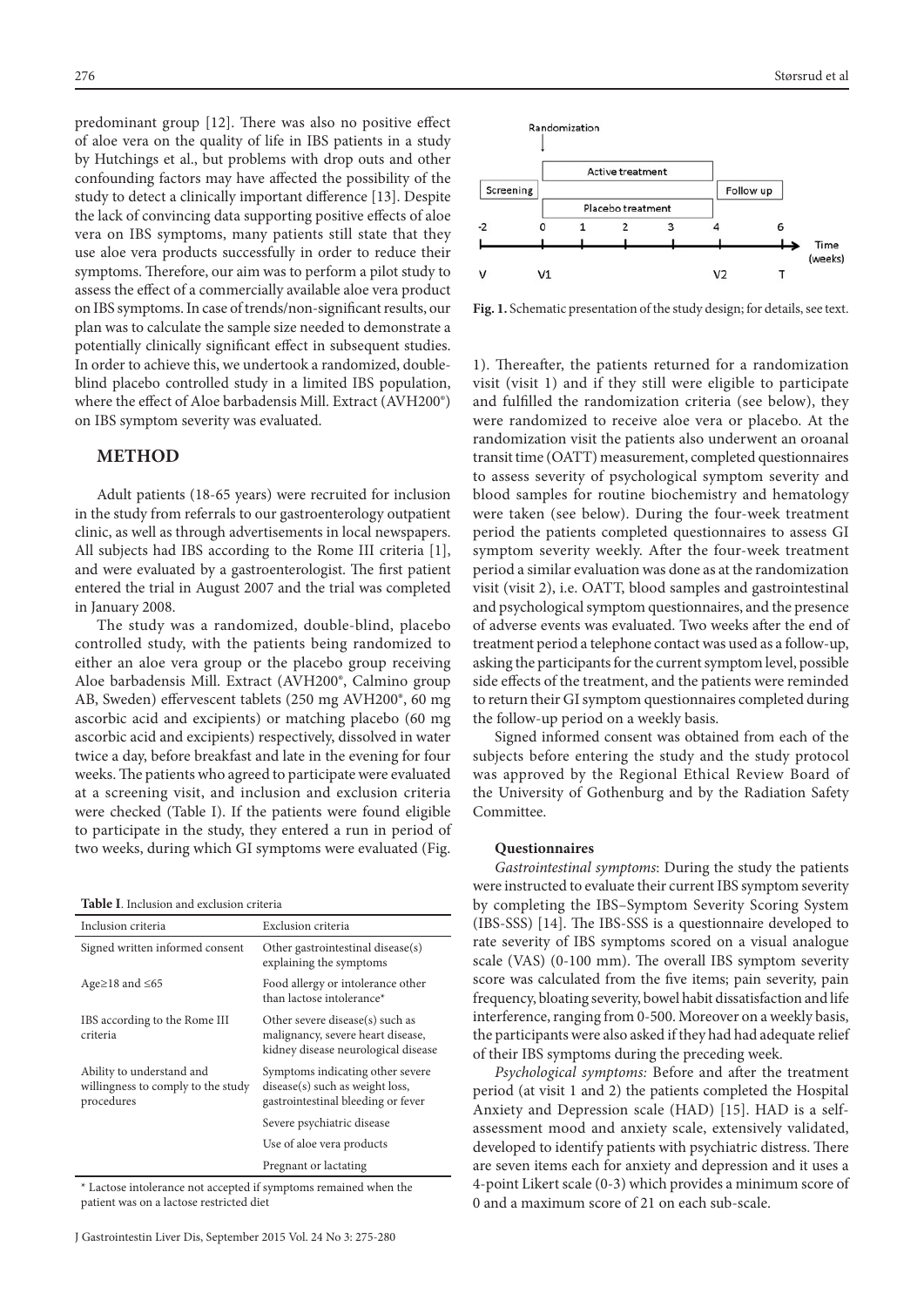#### **Investigations**

Before and after the treatment period (at visit 1 and 2) OATT was measured since aloe vera previously has been shown to cause diarrhea due to induced bowel movements [16]. Prior to the investigation the patients ingested 10 radiopaque markers/ day during six consecutive days and returned to the hospital on day seven, i.e. at the planned visits where this was measured (visit 1 and 2). The number of remaining markers was evaluated with fluoroscopy (Exposcop 700 Compact, Ziehm GmbH, Nüremberg, Germany) as described elsewhere [17]. OATT, which mainly is determined by colonic transit time, can be expressed in days by dividing the number of retained markers by 10.

## **Randomization and blinding**

At visit 1, i.e. the randomization visit, the inclusion and exclusion criteria were once again reviewed by one of the investigators (IP) and in order to be randomized, the subjects were not allowed to report adequate relief of their IBS symptoms during the screening period and at least one of the five subscores of IBS-SSS had to be  $\geq$ 25 [14]. Eligible subjects were thereafter randomly assigned to either the aloe vera group or the placebo group for four weeks according to a randomization list produced at the unit. Concealed allocation was assured by the distribution of investigational products by a nurse at the unit, otherwise not involved in the conduct of the study. The randomization schedule was kept in a locked cabinet until the completion of the trial and all data had been entered into a computer database. Both the investigators and the participants were blinded to treatment arm assignments.

#### **Data analysis**

The primary endpoint was the proportion of responders in the two groups. A responder was defined as a subject with a reduction of ≥50 points on the IBS-SSS questionnaire at visit 2 (end of treatment; corresponding to the last week of the treatment period) relative to visit 1 (randomization). We also used an alternative responder definition: a patient reporting adequate relief at least 50% of the weeks during the treatment period. As secondary endpoints the change in IBS-SSS, HAD and OATT between visit 1 and 2 was compared between the groups, and for exploratory reasons the within-group differences in IBS-SSS subscores were evaluated in the two treatment groups separately. All analyses were performed using an intention-to-treat paradigm, with drop-outs counted as non-responders and missing data were imputed from the previous assessment using the last observation carried forward technique, and included in the analysis. The data are presented as mean±SD or as proportions (%) and all statistical analysis were made with the SPSS version 19.0. Means were compared between two groups using the Students *t*-test, whereas nominal data were compared by use of the Pearson's  $X^2$  test. Significance was accepted at the 5% level ( $p$ <0.05). No power calculations were performed before the start of this study, but instead we planned to perform sample size calculations for future studies based on the results obtained in this pilot study.

## **RESULTS**

#### **Subjects**

Ninety-six patients with IBS were assessed for eligibility for the study, and of these 72 patients were screened. Of the patients assessed for eligibility, four patients did not meet the inclusion criteria and 22 did not provide informed consent after receiving written and verbal information about the study. Of the 72 patients who entered the run-in period, 68 patients were randomized (43 IBS mixed type, 20 IBS with diarrhea and 5 IBS with constipation (Fig. 2). Of the four screening failures, three subjects had too mild symptoms during the runin period or reported adequate relief of their IBS symptoms, and one patient was excluded at the randomization visit due to concurrent use of aloe vera product not disclosed until at the randomization visit. Thirty-three subjects were randomized to the aloe vera group and 35 to the placebo group. For patient characteristics at entry, see Table II. There were no statistically significant differences between the groups at baseline, However, there was a trend towards higher IBS-SSS score in the aloe vera group (p=0.067). Five subjects discontinued the study



**Fig. 2.** Flow chart demonstrating the number of patients in the different phases of the study.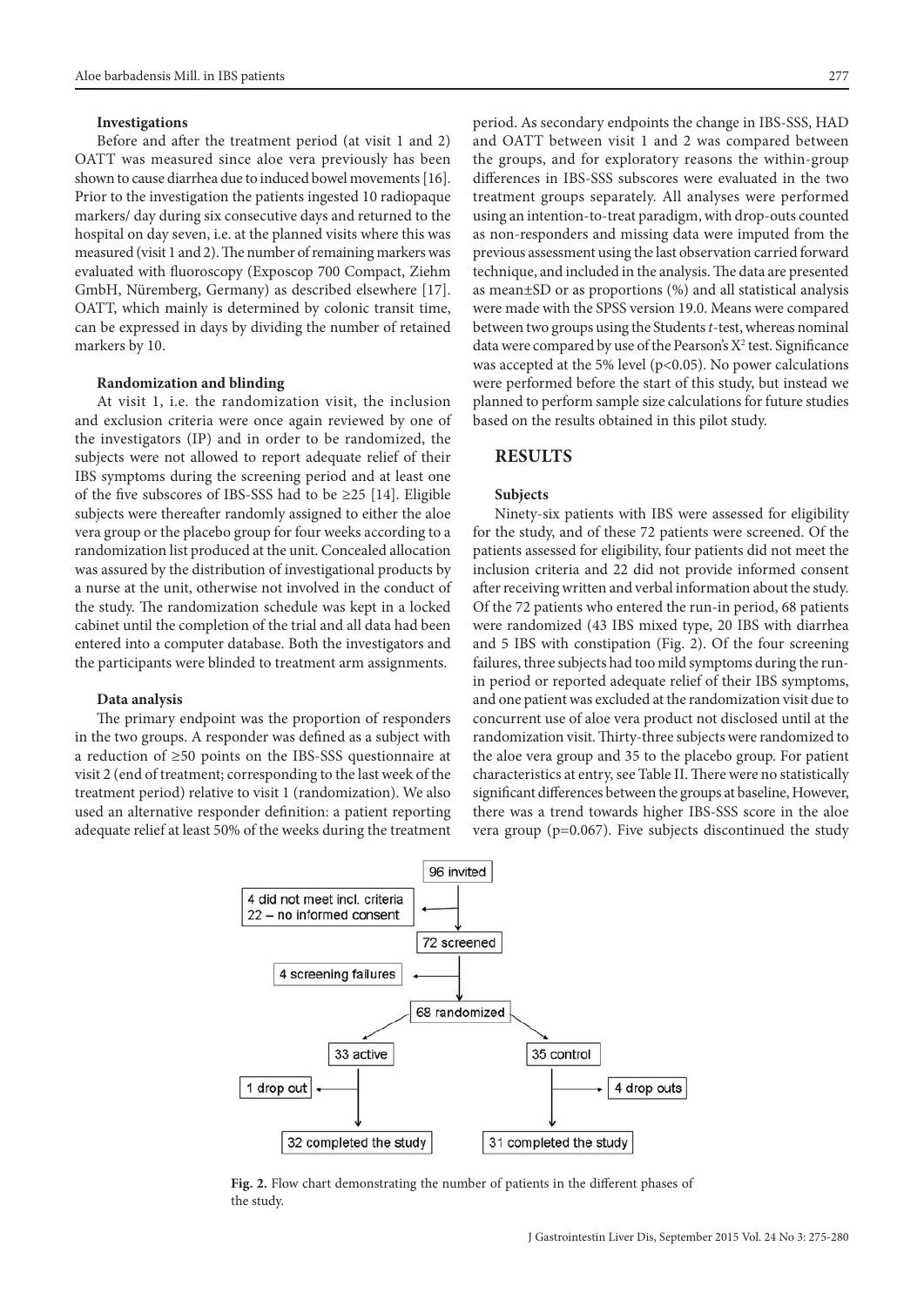during the treatment period, four in the placebo group and one in the aloe vera group. In the placebo group one subject reported worsening of nausea, and the other three withdrew their consent because of inadequate effect of the study drug. In the aloe vera group one subject withdrew due to minor hemorrhoidal rectal bleeding. After the study, this subject reported that he had had rectal bleedings occasionally during five years prior to the study and the current bleeding stopped after three days and was not different from previous bleeding episodes. The study products were well tolerated and except for the above mentioned adverse effects, no side effects were reported and no clinically significant effects on routine biochemistry or hematology, including liver tests, were noted.

|  |  | Table II. Patients' characteristics at baseline, mean (SD) |
|--|--|------------------------------------------------------------|
|--|--|------------------------------------------------------------|

| Characteristic                   | Aloe vera group | Placebo group | P-value |
|----------------------------------|-----------------|---------------|---------|
|                                  | $(n=33)$        | $(n=35)$      |         |
| Female/Male ratio<br>(% females) | 24/9(72)        | 27/8(77)      | 0.89    |
| Age, years                       | 43.9 (13.3)     | 44.2 (14.5)   | 0.94    |
| IBS-SSS (max 500)                | 315 (83.4)      | 276 (88.0)    | 0.07    |
| OATT (days)                      | 1.9(1.0)        | 1.7(1.1)      | 0.24    |
| HAD depression                   | 4.8(3.4)        | 3.9(3.7)      | 0.35    |
| HAD anxiety                      | 6.2(3.6)        | 5.9(4.0)      | 0.70    |

IBS-SSS: IBS–Symptom Severity Scoring; OATT: oro anal transit time; HAD: Hospital Anxiety and Depression scale

#### **Primary and secondary endpoints**

The primary endpoint in our study was not met; however, a tendency towards a higher proportion of responders (defined as a reduction in IBS-SSS≥50 points at the end of the treatment period relative to baseline) was seen in the aloe vera group (n=18; 54.5%) vs. placebo (n=11; 31.4%) (p=0.093) (Fig. 3a). Based on this responder definition, a power calculation demonstrated that a sample size of 71 patients in each treatment group would be necessary to detect a 23.1% difference in the proportion of responders with 80% power at  $\alpha$ =0.05. There was also a trend towards a higher proportion of responders using our alternative definition (adequate relief ≥50% of the weeks during the treatment period) in the aloe vera group (n=11; 33%) vs. placebo (n=5; 14%) (p=0.12) (Fig. 3b). Although the primary endpoint was not met, when comparing the change in IBS-SSS between patients receiving aloe vera and placebo, a significantly greater improvement was seen in the aloe vera group in the pain severity subscale of IBS-SSS (p=0.030) and a trend in the same direction for the total score  $(p=0.10)$ at the end of the treatment period (Fig. 4). Within the aloe vera group, the IBS symptoms were reduced at the end of the treatment vs placebo  $(315\pm83 \text{ vs. } 257\pm107; \text{ p=0.003})$  but not in the placebo group  $(276\pm88 \text{ vs. } 253\pm100; \text{ ns})$ . Moreover, there were significant improvements in IBS-SSS subscales in the aloe vera group for pain severity (p=0.011), pain frequency  $(p=0.010)$  and bloating  $(p=0.032)$  at the end of the treatment period compared to baseline (Fig. 5). No such changes were seen in the placebo group (data not shown). At follow-up, IBS symptom severity remained unchanged compared with visit 2 in both groups (aloe vera: 257±108; placebo: 255±111). Psychological symptom severity remained unaltered after



**Fig. 3a.** Proportion of responders in each group, i.e. of subjects with a reduction of IBS-SSS ≥50 points at the end of treatment vs. baseline.



**Fig. 3b**. Proportion of subjects with adequate relief of IBS symptoms at least 50% of the weeks during the treatment period.

the end of the treatment in the aloe vera (anxiety: 6.2±3.6 vs. 5.3±3.4; p=0.34; depression: 4.8±3.4 vs. 4.5±3.2; p=0.84) and the placebo group (anxiety:  $5.9\pm4.0$  vs.  $4.9\pm2.9$ ; p=0.23; depression:  $3.9\pm3.7$  vs.  $3.1\pm2.7$ ; p=0.13) with no differences between the groups, and the same was true for OATT (aloe vera: 1.9±1.0 vs. 2.0±1.0 days; p=0.56; placebo: 1.7±1.1 vs. 1.9 $\pm$ 1.2 days; p=0.16).

## **DISCUSSION**

In this randomized double blind, placebo controlled pilot study the primary endpoint was not met. However, we found some positive results within the secondary endpoints such as pain severity, pain frequency and bloating, which although they should be interpreted with caution, support that Aloe barbadensis Mill. Extract (AVH200®) may be a promising treatment option for patients with IBS. However, larger studies are now needed to confirm these results and to elucidate potential mechanisms behind the tendency towards improvement in IBS symptom severity.

Even though the results may seem promising, there are several limitations with our study. First of all it has to be recognized that this was a pilot study with the aim to find tendencies towards group differences to detect potentially clinically meaningful differences, and to plan future studies based on this. A larger study is now underway with a sample size based on the observed effect size in this study. Moreover, despite the randomization procedure, the aloe vera group had a tendency towards higher IBS symptom severity at baseline, and some of the results could theoretically be due to regression towards the mean. However, also when using the adequate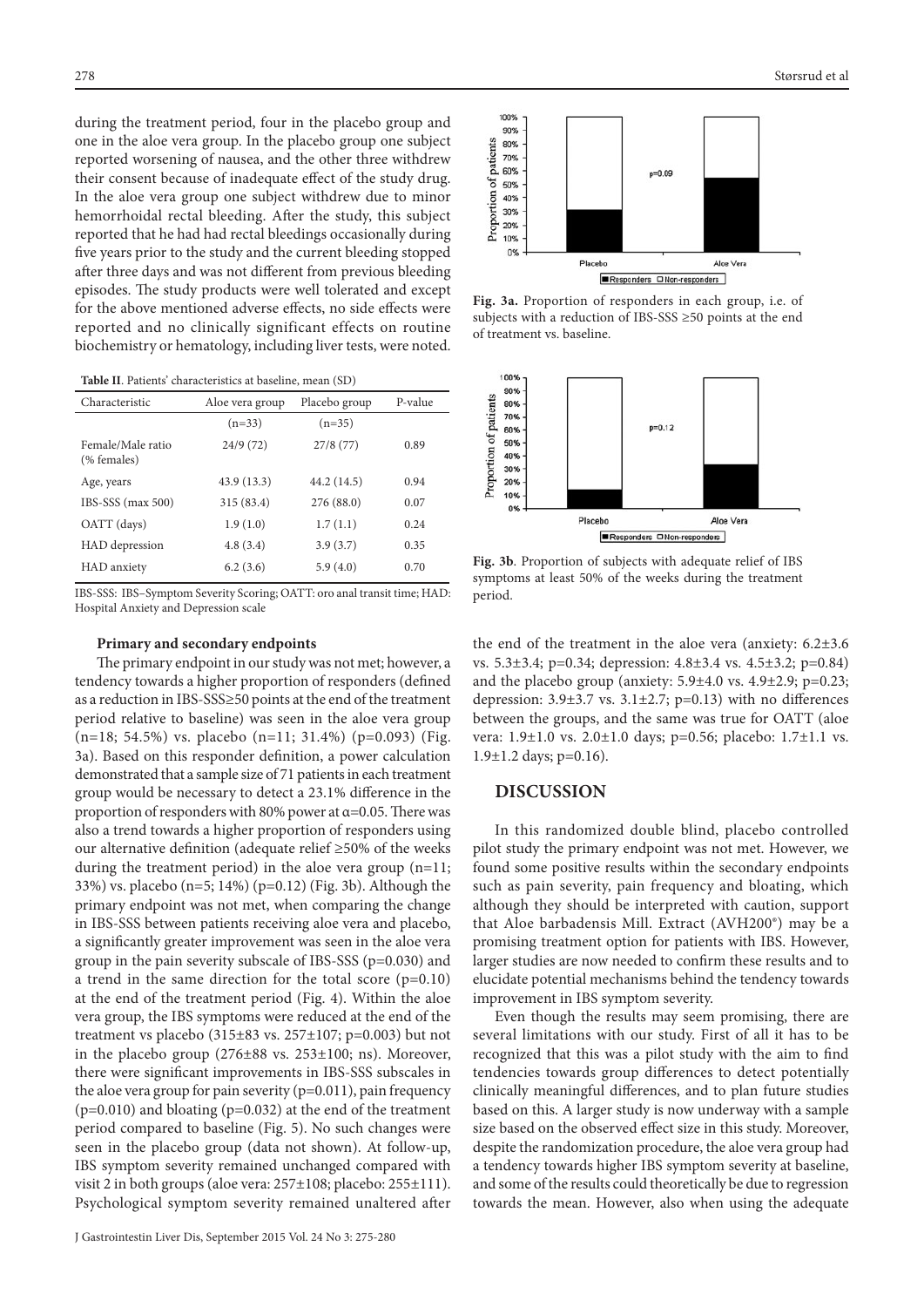

**Fig. 4**. Changes in IBS-SSS subscores and total score at the end of treatment period relative to baseline.



**Fig. 5**. IBS-SSS subscores at baseline and end of the treatment period in the aloe vera group.

relief endpoint, a trend in the same direction was observed as was seen when defining a responder based on IBS-SSS reduction. These limitations will likely be overcome in our ongoing larger study.

The potential mechanism of action of aloe vera in IBS is not evident. Aloe vera gel has proven to be anti-oxidative and antiinflammatory *in vitro* in the colon [18], indirectly implicating that aloe vera could be beneficial in other inflammatory conditions of the gastrointestinal tract. In line with this, one randomized controlled trial in patients with ulcerative colitis lends support to this suggestion [11]. Recent evidence suggests that a subset of IBS patients demonstrate altered mucosal immune function and low-grade inflammation [18-20]. Therefore, one potential explanation behind the observed effect could be an anti-inflammatory effect, but this remains to be proven, and assessment of immune markers will be included in our larger study. Another potential mechanism could be an effect on GI motility, given the fact that some aloe vera products affect the bowel habit [16]. However, no effect on colonic transit was observed in this study. Moreover, psychological symptom severity, another important predictor of GI symptom severity in functional GI disorders [21], were also unaffected in our trial. So, to summarize, at this stage, the mechanism(s) underlying the potentially positive effect of this aloe vera product on IBS symptoms remain(s) to be elucidated.

Whether or not the content of ascorbic acid in both the Aloe barbadensis Mill Extract (AVH200®) and the placebo

effervescent tablet affects the results is not clear. Another ingredient, a sweetener (sodium saccharine), together with carbonating effect of the effervescent tablet is known to cause symptoms in IBS patients [22]. This effect could possibly hide an even more positive effect of the Aloe barbadensis Mill Extract (AVH200®). This could therefore be a potential confounder, but the effect should theoretically be similar in both groups, and will not change the overall conclusion.

Compared to other studies with the same definition of a responder (adequate relief of IBS symptoms at least 50% of the time) [23, 24] the ratio of responders in the active group vs. the placebo group was higher in the present study (19%). However, the total proportion of responders was lower in the present study. Based on these comparisons we consider it clinically relevant to continue evaluating this product in further and larger studies.

Contrary to the widespread belief that aloe vera is nontoxic, excess ingestion of aloe vera has been associated with a range of symptoms and conditions including diarrhea, and some case reports of hepatitis [25-27]. Aloin is the compound known to cause diarrhea, due to induced bowel movements, as well as decreased re-absorption of water from the GI tract [16]. However, the Aloe barbadensis Mill Extract (AVH200®) effervescent tablets used in the present study did not contain aloin. Moreover, the extract AVH200® used in the present study did not affect liver enzymes, and no other abnormal laboratory values or severe adverse events were observed.